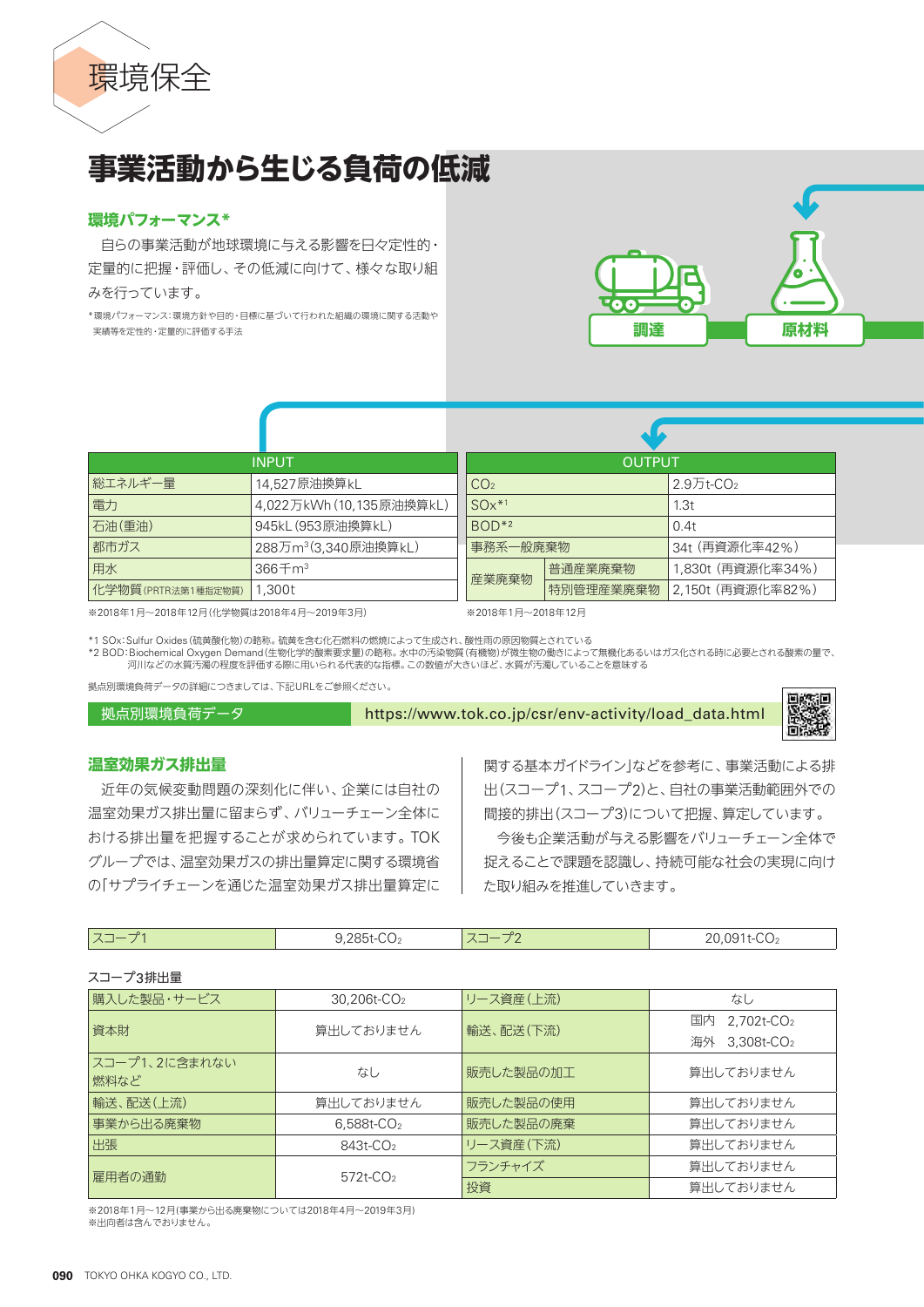

\*国内輸送に関わる排出量は、2018年度経済産業省特定荷主定期報告書に基づく。

# **環境会計\***

環境保全活動に要した費用やその効果を把握し環境経 営の推進に役立てるため、2000年より環境会計を導入し ています。2018年の環境保全に関する支出は主に公害防 止や資源循環のためのもので、総額は5億65百万円となり ました。

\*環境会計:企業などの環境保全に関する投資や費用、その効果を定量的(貨幣単位または物量単位)に把握し伝達する仕組み

|               |           |                           |          | (単位:百万円) |
|---------------|-----------|---------------------------|----------|----------|
| コストの種類        |           | 主な取り組みの内容                 | 投資額      | 費用額      |
|               | 公害防止コスト   | 大気、水質など公害防止設備の更新・運転・維持・管理 | 0        | 97       |
| 事業エリア内<br>コスト | 地球環境保全コスト | 省エネルギーのための取り組み            | 73       | 15       |
|               | 資源循環コスト   | 溶融、廃棄物処理                  | $\Omega$ | 177      |
| 上・下流コスト       |           | グリーン購入、製品・商品回収            |          | 8        |
| 管理活動コスト       |           | 環境マネジメントシステムの取り組み         |          | 75       |
| 研究開発コスト       |           | 環境保全(化学物質のスクリーニング費用)の研究開発 | $\Omega$ | 84       |
| 社会活動コスト       |           | 工場周辺の清掃活動                 | $\Omega$ |          |
| 環境損傷対応コスト     |           | 新棟建設による汚染土壌処理             | $\Omega$ | 35       |
| 合計            |           |                           | 73       | 492      |

※2018年1月~2018年12月

# **環境保全コスト**

投資額は、環境保全(改善)に係る設備を対象に計上して います。費用額は、減価償却費、人件費および経費のうち 環境保全活動に係る部分を集計しています。なお、人件費 は基準単価を設けて算出しています。

# **環境保全対策に伴う経済効果**

有価物の売却益および費用節減効果については当社内 での実績に基づいて算出しています。

|      |                 | (単位:百万円) |
|------|-----------------|----------|
|      | 効果の内容           | 金額       |
| 収益   | リサイクル品の売却益      | 19       |
| 費用節減 | 廃棄物削減による処理費削減など | 86       |
| 合計   |                 | 105      |

※2018年1月~2018年12月

\*1 環境省「環境会計ガイドライン2005年版」を参考とし、本社・営業所を除く国内全製 造拠点および流通センターを集計範囲としています。

\*2 記載金額は百万円未満を切り捨てています。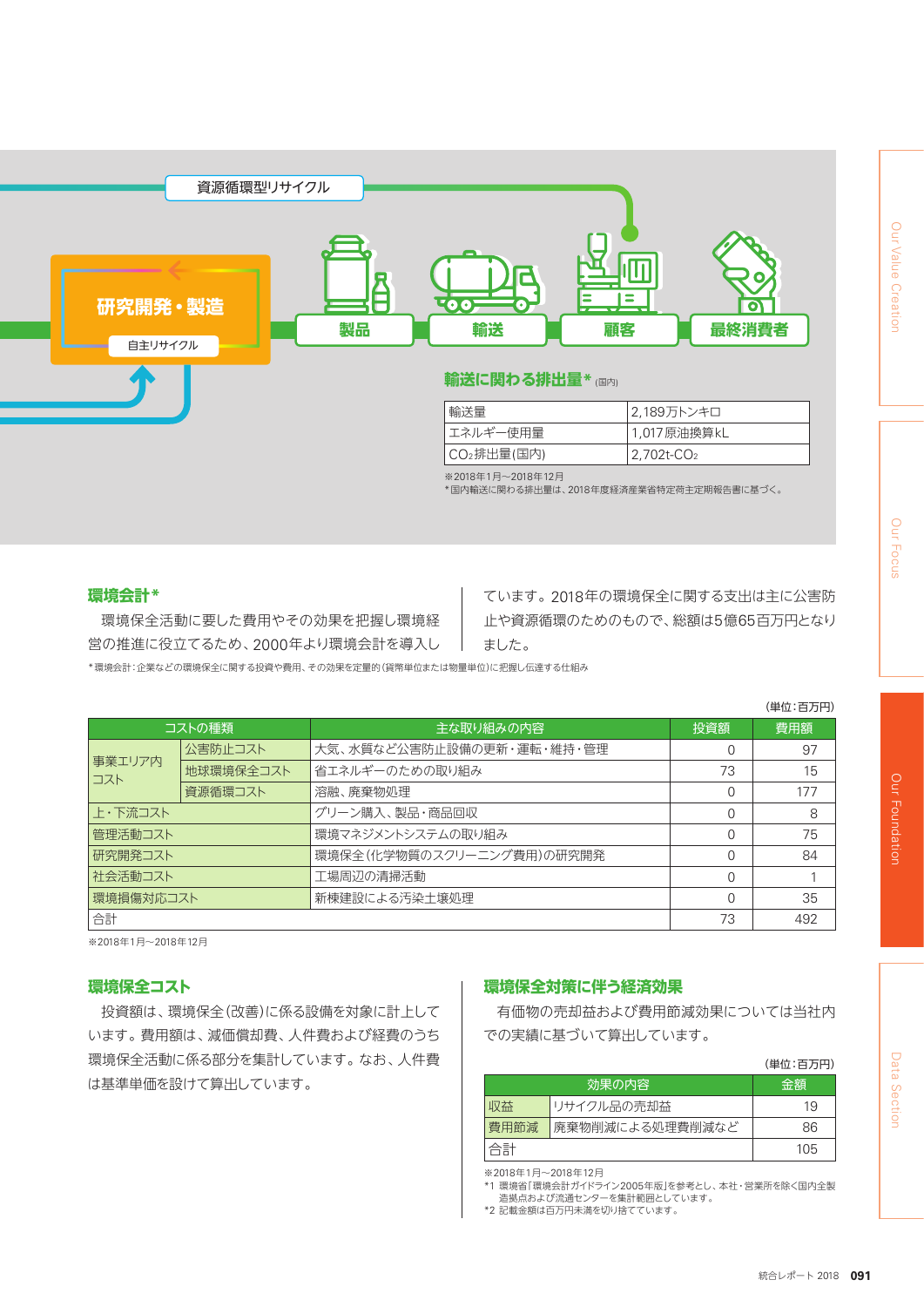# **気候変動問題への対応**



**基本的な 考え方**

当社グループは、バリューチェーンで排出される環境負荷量を定量的に把握し、生 産活動が環境に与える影響を充分に認識することにより、環境負荷低減活動に取 り組んでいます。また、さらなる省資源・省エネルギーに貢献する製品開発を進め ることにより、社会とともに持続可能な発展を目指します。

# **エネルギー消費原単位とCO2排出量の改善**

製品製造工程の改善や作業の効率化、設備運転方法の見 直しのほか、設備面での効率的な機器への更新、蒸気配管の 断熱強化や維持管理などを行い、環境負荷の低減に努めて います。

2018年は、各拠点の生産量増加による稼働時間の増加、 新検査設備の導入や新棟の竣工などの増加要因はありまし たが、より効率的な設備の導入や作業効率の改善に努めた 結果、電力や都市ガスといったエネルギー使用量は前年より 2%減少し、14,527原油換算kLとなりました。

エネルギー消費原単位は、相模事業所再構により一時的に

エネルギー利用効率が低下したことから、前年比2ポイントの 増加となり当年の目標は未達となりました。しかし、2019年 までに、2009年比で10ポイント削減を掲げた中期目標に対 しては、2009年比で15ポイントの削減となり、目標を達成し ています。

エネルギー起因のCO2排出原単位については、生産量の 増加に伴う重油発電機の稼働時間の増加等により前年比3ポ イント増加し、当年の目標は未達となりました。さらに、2009 年比9ポイント削減を掲げた中期目標に対し3ポイント削減と なり、達成はなりませんでした。



# CO2排出量(エネルギー使用量から換算)





※2016年および2017年の集計に誤りがありましたので、訂正しております。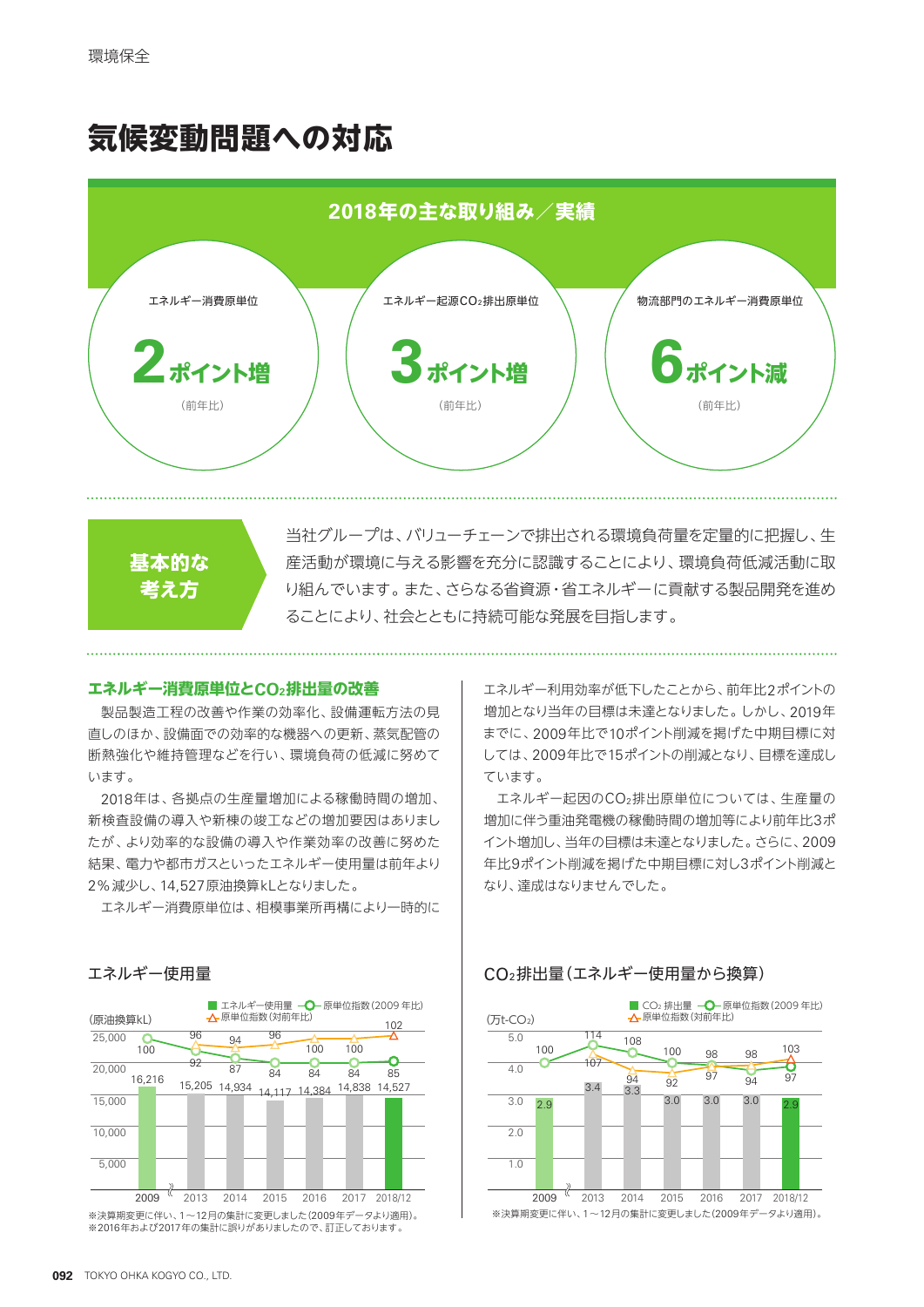# Our Value Creation Data Section Our Footal Clurt Joods of Clurt Joods of Clurt John Section Our Foundation Our Value Creation Our

# **物流部門のエネルギー消費原単位の改善**

物流部門と各工場流通担当では、製品容器包装の軽量 化、原材料・中間品・製品の混載や減車、積載効率の向上 を検討するなど、物流におけるエネルギー消費量の改善活 動を実施しています。

2018年は海外向けの製品出荷および海外子会社への 中間原料の輸送が増加し、輸送トンキロは5%増加しまし たが、積載効率の改善活動が奏功し、燃料使用量は6%減 少しました。また原単位では、積載効率の高いトラックの 運行比率を高めたことで、前年比6ポイントの減少となり ました。

# 物流におけるCO2排出量



# **今後の課題と取り組み**

気候変動問題は、先進国、開発途上国を問わず、国境を越えて人間の安全保障を脅かす喫緊の課題になっています。 当社グループは、再生可能エネルギー比率の向上や、石炭・重油から天然ガスへのエネルギー転換によるエネルギー 源の低炭素化を目指すなど、エネルギーの効率利用を通じた温室効果ガス削減等を積極的に進めることで、この問題 に取り組んでまいります。

御殿場工場は、当社のエネルギー 起源CO2排出削減活動の一翼を担 うべく、2018年8月に重油ボイラー を天然ガスボイラーに切り替えまし た。2017年5月に行った大型空調 設備の更新による電力使用量削減 との相乗効果でCO2排出量は前年 比約7%減となり、排出量削減活動 に貢献できたと思います。また、ボ イラーの切り替えの結果、地下タン クの撤去が可能となり、漏洩リスク や管理コストの低減等の効果も得ら れました。今後は、設備運用で効率 アップを図り、さらなる環境負荷低 減活動に寄与したいと考えており ます。 御殿場工場 総務室 課長補 **林 英明** tok's Human **Resource 天然ガスボイラーへの切り替えで、CO2排出低減だけでなくリスク・コストも削減**

# **海外拠点における温暖化防止の取り組み**

エネルギー消費量における海外比率は、各海外拠点にお ける製造設備の増設や製造品目の増加により増加傾向が 続いており、2018年も増加しました。そのため、環境マネ ジメントシステムのPDCAサイクルを通じ、省エネルギーを 意識した生産活動を展開してまいります。

# 海外拠点のエネルギー消費量比率



| 年     | 国内合計(kL) | 海外合計(kL) | 海外比率(%) |
|-------|----------|----------|---------|
| 2014年 | 14,934   | 5,984    | 28.6    |
| 2015年 | 14,117   | 8,012    | 36.2    |
| 2016年 | 14,384   | 8,030    | 35.8    |
| 2017年 | 14,838   | 8.952    | 37.6    |
| 2018年 | 14,527   | 9,155    | 38.7    |

※1 2018年1月~2018年12月

※2 「CSRレポート2018」において2016年および2017年の数値に誤りがございました - CONDが、下2010』において2010年および 2017<br>- ので、正しい数値に訂正のうえ掲載しております。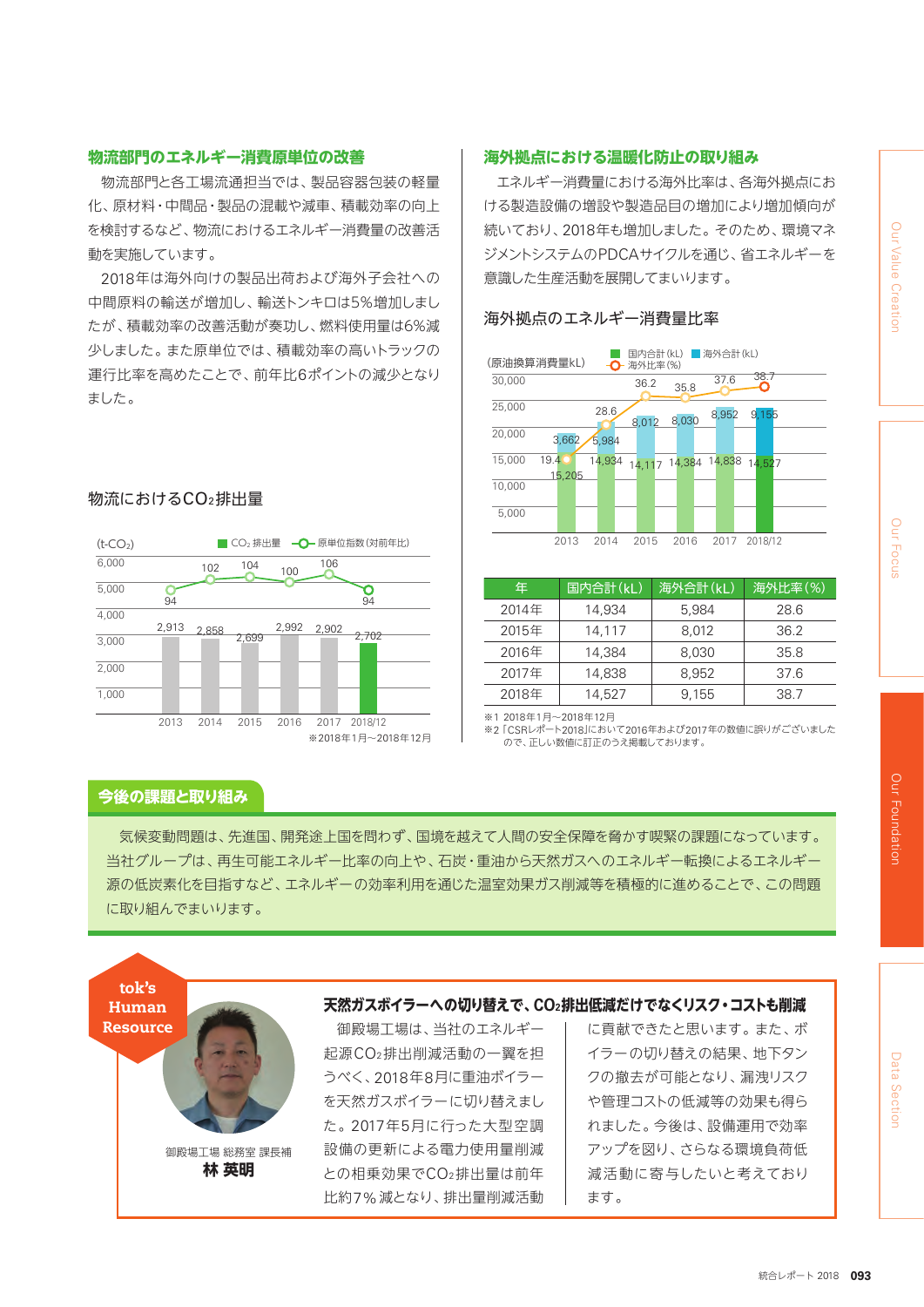# **資源循環の促進:水リスクに対する取り組み**





製品の製造に「純水」が欠かせない当社グループでは、製品および製造工程に おいて水を使用することから、生産活動による水消費を必要最小限に抑制し、排 出水質の維持・向上を図っています。今後も「バーチャルウォーター\*」の問題も視 野に入れながら、事業活動を通じたさらなる貢献に努めていきます。

\*主に農産品や工業製品の生産および流通過程で消費された水、あるいは輸入国が輸入した物品を自国で生産した場合にどの程度の 水資源が必要であるかを試算したもの

# **水消費量の推移**

用水の使用量は製品工程の変更や生産量の増減等により変 動しますが、当社は、工業用水や市水の異常使用のモニタリン グを常時行っているほか、各設備の見直しなどを実施し、使用 量の削減に取り組んでいます。

2018年は、国内では、生産量が増加した一方、製品の製造 に用いる「純水」の製造工程における水の循環使用等に取り組 んだ結果、用水使用量は前年より39千m<sup>3</sup>減少の366千m<sup>3</sup>に なりました。海外では、生産量が増加した一方、中国拠点にお いてより効率の良い運用方法に切り替えたことなどから、用水 使用量は前年より91千m3減少の539千m3 となっています。



※決算期変更に伴い、1~12月の集計に変更しました(2014年データより適用)。

# **「水リスク」への対応**

「水リスク」は、「グローバルリスク報告書(世界経済フォーラ ム)」における「影響度の大きさ」で2012年よりトップ3以内に ランキングされるなど、「深刻な世界的リスク」として広く認識 されています。そうした中、当社グループは国内外全拠点の 用水使用量を把握し、水供給、原材料供給、製造工程、工場 排水の各段階におけるリスクを明確化しています。

# **排水経路見直しによる水汚染リスクの低減**

2018年は、国内全拠点の水使用の状況を調査し、排水に ついて汚染リスクの存在が判明した拠点に対し、リスク低減 を図る目的で、水使用の各段階における運用方法の見直しや 漏洩防止目的のカバー取り付けを実施しました。今後もさら なるリスク低減活動を推進していきます。



漏洩防止目的のカバー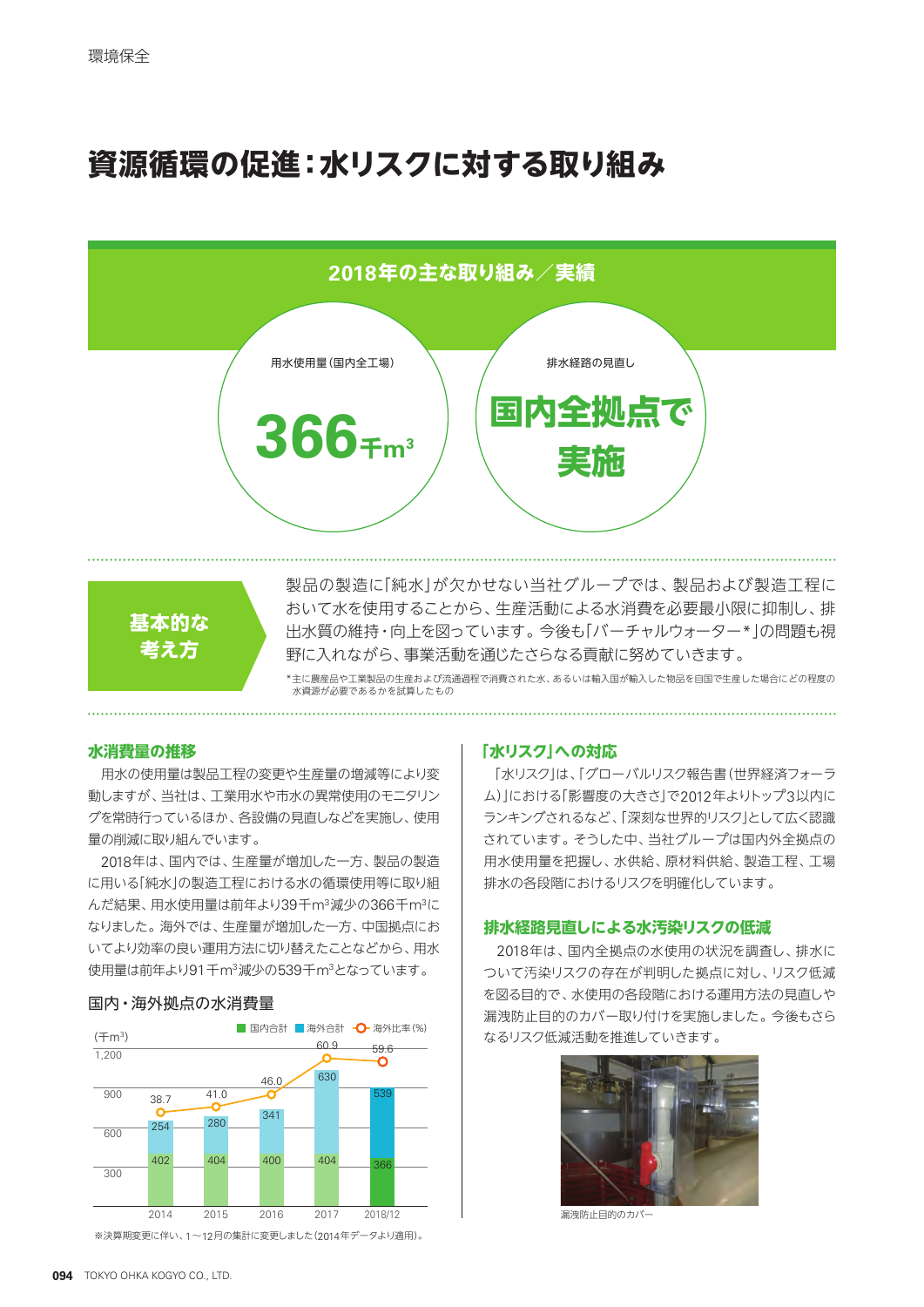# 2030年時点で予想される 世界の「水リスク(0~100%)」状況

ー・・・・。<br>"business as usual (BAU)"シナリオで、経済成長と - Dasiness as usual (BAO) ファッオで、社府成長と<br>二酸化炭素の排出量が増加した場合における、各地域 の水供給量に対する使用量の割合(%)を示します。<br>| —欧1L灰糸V刀山里か垣加Uに场口にのける、甘地以<br>- ・・・・・・・・・・・・ ーー・・・・・・・・

高いパーセンテージになるほど、より多くの人たちが 少ない水資源を取り合う、「水の奪い合い」が激化してい くとされています。

- 低(10%以下) ■ 低~中(10~20%) ■ 中~高(20~40%)
- 高 $(40~80%)$
- 最高(80%以上)
- 水不足

# **Overall water risk**

TOKの各製造拠点における現時点での「水量リスク」 - Comments Comments Septemine Comments See 2009<br>「水質リスク」「規制および評判リスク」等を総合的に評価 した「水リスク」への露出度

- $\Box$  Low risk(0–1)
- $\blacksquare$  Low to medium risk(1–2)
- Medium to high risk(2–3)
- High risk(3–4)
- Extremely high risk(4–5)

## "business as usual (BAU)"シナリオ(RCP8.5)

IPCC第5次評価報告書における「代表的な濃度経路を示す4つのシナリオ」のう ちの一つ。現在、既に導入または計画されている緩和策に追加して、さらなる 排出抑制努力がなされない場合のシナリオで、2100年時点での予測GHG排 出量の中でも最大排出量に相当するシナリオ



### AQUEDUCT Water Risk Atlas

水を含む資源問題を研究する米国のシンクタンク「世界資源研究所(WRI)」が開設したポータルサイト「AQUEDUCT(アキダクト)」が無料提供している水リスク関連の地図。<br>双方向性で、各企業の製造拠点における水リスク情報を得ることができる。このポータルサイトでは、各地域の資源問題に関わる様々な精細情報も得ることができる

# **今後の課題と取り組み**

当社グループの製造拠点のリスクレベルを調査した結果、「中」程度のリスクレベルであることが判明しています。 そのため、水消費の内訳(製品への移動、蒸発による大気への移動、排水・廃液への移動、生活排水としての移動) を把握し、水消費のバランスを考慮しながら水リスクの低減に努めていきます。

**水使用量削減への取り組みを進化させていきます**

tok's Human



生産管理部 施設室 室長 **重松 泰二**(右)

# みは、従来は水使用量の管理と排水・

当社における水リスクへの取り組

漏えいに関するリスク低減を中心とし ていましたが、2018年は、国内各工 場における「水収支」を把握したほか、 循環システムを試験導入し、純水製 造装置において前年比約30%の使 用量削減効果を確認しました。今後は

「水収支」データの充実を図りつつ、 使用量削減への活動を強化し、将来 の全社削減目標の設定につなげてい きます。なお、水使用量の削減は設 備性能に依存する部分が大きいこと から、省エネ活動を担う設備担当部門 と総合的な水消費のバランスを考慮 しながら進めてまいります。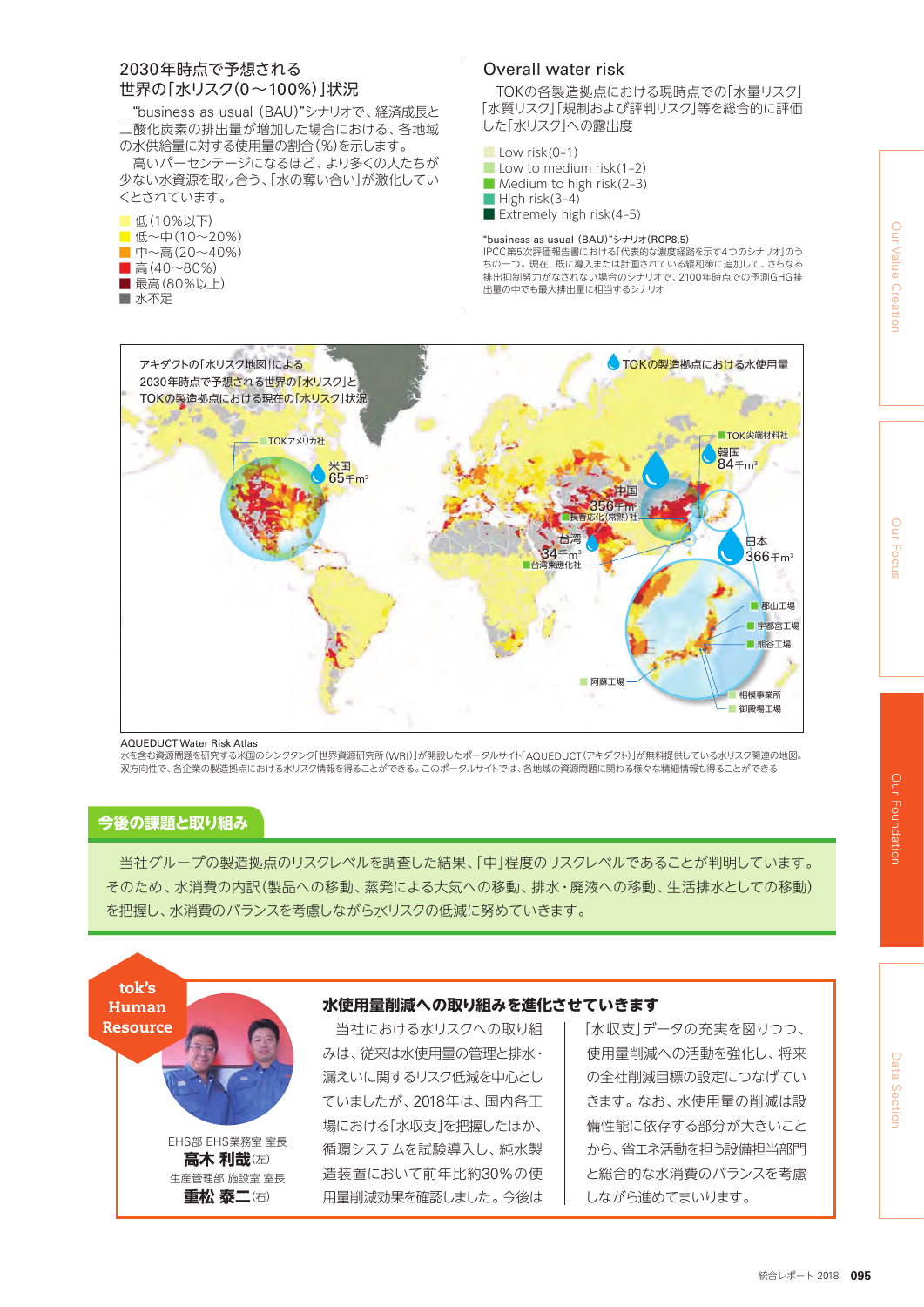# **資源循環の促進:産業廃棄物排出量の抑制・埋立量の削減**





「限りある資源の有効活用」を目的に「3R(リデュース・リユース・リサイクル)活動」を 実施しています。廃棄物の発生量を抑えるとともに、分別を徹底し、廃棄物の再資 源化量を増やすことで、資源の有効利用が一層進むよう取り組んでいます。廃棄 物については中間処理と呼ばれる焼却や破砕の処理を行い、安定化、減容化を図っ て埋立処分量の削減に努めることで、ゼロエミッション\*の継続を目指しています。 \*ゼロエミッション:事業活動に伴い発生した廃棄物に対して、直接または中間処理後の埋立処分量を1%未満とすること

# **産業廃棄物排出量の抑制**

2016年より、2020年までに2015年比(原単位)で5ポイン ト削減(年率1ポイント削減)するという中期目標を設定し、こ の目標の達成に向けて、工程廃液の精製による再利用や廃 液の自社処理、自社回収、有価物への転換等様々な廃棄物 削減活動を推進しています。

2018年は、工程廃液の精製による再利用や有価物への転 換を積極的に進めたことが奏功し、2015年比で17ポイント 削減、前年比で2ポイント削減となりました。

# **ゼロエミッションの継続**

2018年は当社が発生させた産業廃棄物のうち、中間処理 を経て埋立処分を行った廃棄物量は1%未満となり、2014年 より5年連続でゼロエミッションを達成する事ができました。

> 阿蘇工場 総務室 課長補 **佐々木 孝博**

# 産業廃棄物排出量\*1 \*2



※決算期変更に伴い、1~12月の集計に変更しました。

\*1 原単位指数は普通産業廃棄物と特別管理産業廃棄物を合算し、算出しています。 \*2 産業廃棄物排出量は、2020年までに2015年比(原単位)で5ポイント削減(年

率1ポイント)を目標に削減に努めました。

# **地道な工夫の積み重ねで地球資源を有効活用しています**

阿蘇工場では、生産工場として永遠 のテーマである3Rを掲げ、生産工程 より排出される廃液の削減・再利用や エネルギー源としての有効活用等に積 極的に取り組んでいます。廃油は、溶 剤毎に分別を徹底することで精密蒸留 による原料回収が可能となり、廃液は、 工場内で処理業者向けに調整するこ

とで燃料化処理が可能となるなど、資 源化率が向上しました。生態系への影 響が地球規模で懸念されるプラスチッ クゴミについても、分別を強化し、原 料化に取り組んでいます。今後もさら なる工程改善、従業員の環境意識の 向上を図り、廃棄物削減活動を進めて いきます。

tok's Human Resource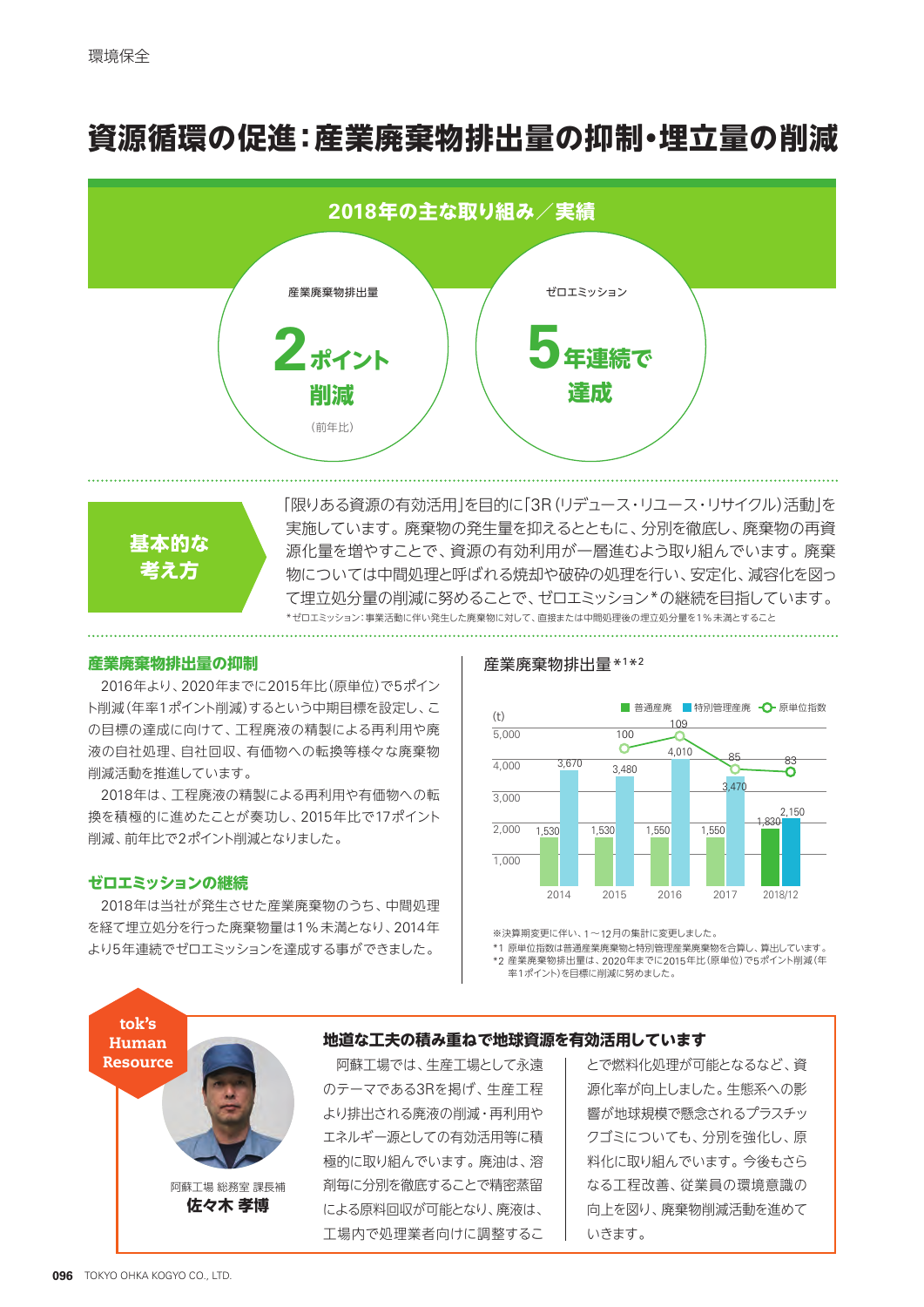

**リデュース**/廃棄物の発生抑制。製品製造に投入する資材(原材料)をできるだけ少なくし、その結果、廃棄する量を最小限にすること **リユース**/再使用。製品や容器などを繰り返し使用することによって、廃棄物の発生を抑制し、資源の節約を図ること **リサイクル**/再生利用。資源の節約や環境汚染の防止のために廃棄物を埋立て処分や焼却処分せず、資源として再利用すること

# **有機溶剤廃液リサイクルにおける工夫**

九州溶剤株式会社 取締役所長 **阿部 昭一郎 様**(右) 総務課長 **庄司 隆 様**(左)

tok's **Stake** 

当社では、自社工場で発生した廃棄物の有効活用に積極 的に取り組んでいます。廃油は、リサイクル可能な溶剤ご とに分別を行い、不純物の規格を設け、排出の都度分析を 実施するなど管理を強化したことで、従来は産業廃棄物と して処理していたものを再使用できるようになりました。 また、有機溶剤が複数混合している廃油については、カロ リーや水分等が異なる廃油をブレンドするといった工夫を 施したことで、助燃剤として使用できるようになりました。 今後もこのような資源の有効利用を進め、産業廃棄物排出 量の抑制に取り組んでまいります。

# **「社内循環型エコシステム」を開発中**

当社は、新たな環境負荷低減活動の1つとして、研究機 関(企業・大学・公的機関等)との協力のもとで新技術の開 発を積極的に行っています。足元で取り組んでいる「社内 循環型エコシステム」では、社内廃棄物を新技術で処理する ことによりエネルギーを取り出すことが可能で、排出ガス も一般的な燃焼システムと比べクリーンであるとの結果が 得られています。同システムはまだ検証段階にありますが、 気候変動問題の解決に貢献できるよう努めてまいります。

# **活動のさらなる進化に向けたコミュニケーションを始めています**

Holders 1 また、 当社は、電子業界の企業様の廃液 や廃溶剤を当社の原材料として引き取 り、蒸留精製した後に、再生原材料と して東京応化様をはじめとする原材料 メーカーへ納品することを主な生業と しています。こうした取り組みは、産 業廃棄物の排出量を減らし、循環型社 会の構築に貢献しています。

> 近年、電子業界で求められる不純 物混入への低減要求はpptレベル\*1に 突入しており、お客様からのこの難題 にお応えするため、東京応化様と当社 は定期的な情報交換や品質のクロス

チェックに注力しています。また、足 元では、廃液等を蒸留・精製すること によって廃棄物量の低減を図る施策の 検討など、活動のさらなる進化に向け たコミュニケーションを始めています。

今後も東京応化様のご指導ならび に両社の知識を出し合いながら、関係 会社\*2として、東京応化グループのゼ ロエミッションの継続や環境負荷の低 減、資源循環の促進に貢献していきた いと考えています。

\*1 1ppt=1兆分の1

\*2 持分法を適用しない関連会社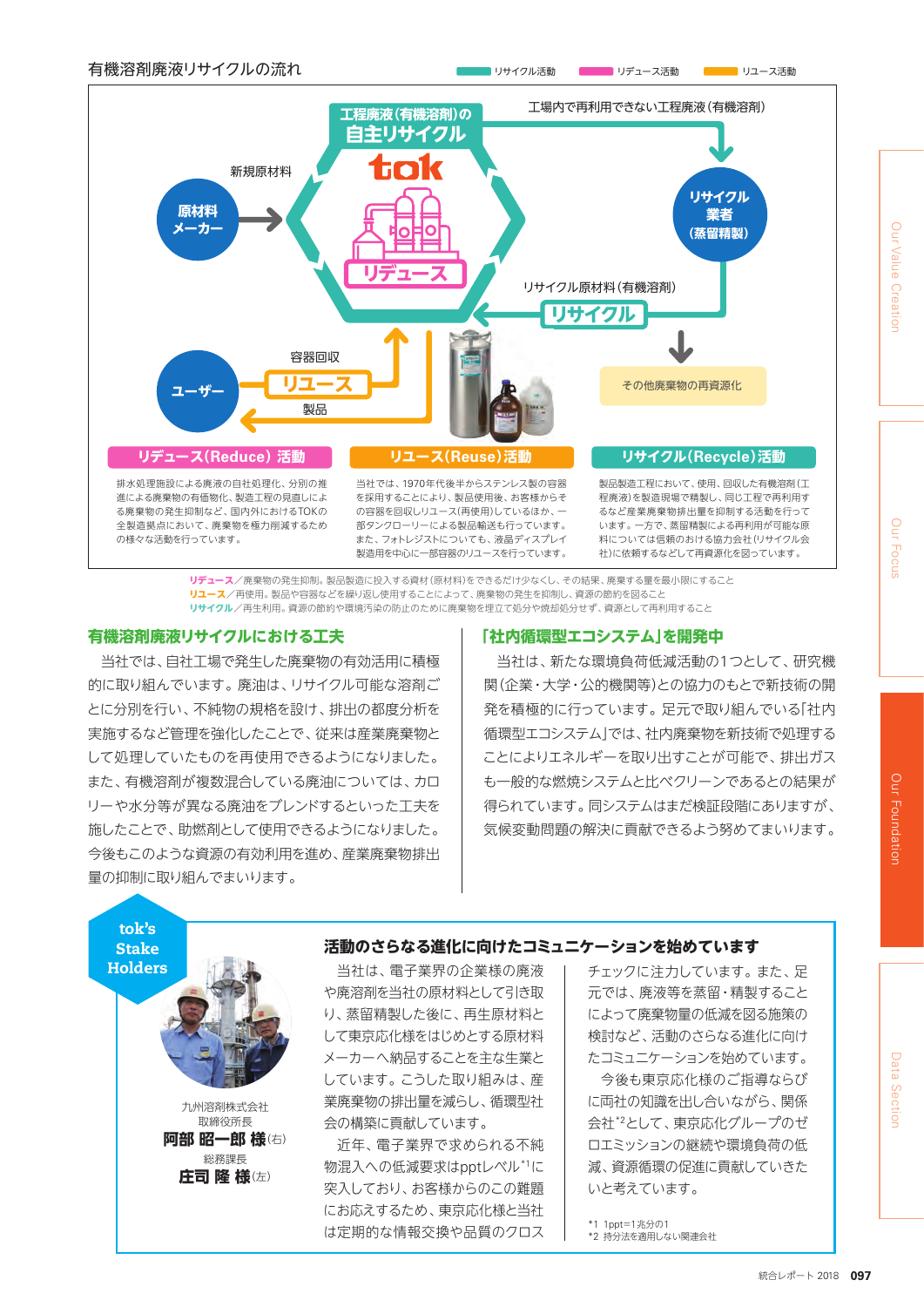# **大気・水・土壌/生物多様性**





当社グループは、私たちの日常生活を取り巻く大気・水・土壌環境の保全のため、 設備更新、燃料転換、製造工程の見直し等により、温室効果ガス\*や化学物質の 排出削減による環境負荷低減の取り組みを進めています。また、「東京応化生物 多様性保全行動宣言」を策定し、生物多様性保全に対する従業員の意識向上に努 めています。

\*温室効果ガス:太陽光をよく通すが地面や海面から放射される赤外線を吸収する性質を持つ気体のことで、地球温暖化の原因とされている

# **大気汚染・水質汚濁・土壌汚染の防止**

# **・大気汚染物質排出量の削減**

当社は、大気汚染に関わる主要な物質である硫黄酸化物 (SOx)と窒素酸化物(NOx)の排出量削減に努め、排出量が 少ない天然ガスを燃料とするボイラ-への転換を進めていま す。2018年は、御殿場工場のボイラーを転換しました。その 結果、周辺部に都市ガスの供給がない2工場を除く全拠点に おいて、都市ガスボイラーへの転換を完了しました。

なお、2018年の事業活動に関係するSOxの排出量は、御殿 場工場のボイラー燃料を天然ガスへ転換したことにより前年比 0.1t減少し1.3tとなりました。また、NOxの排出量は、発電機の 稼動時間の増加により、前年比2.3t増加し、10.1tになりました。

# **・土壌汚染の監視**

当社グル-プでは、土壌や地下水の汚染は地域住民の皆様 や従業員の安全・健康を脅かす恐れがあるとの認識に立ち、 リスク管理に取り組んでいます。調査によって土壌汚染ある いは地下水汚染が判明した場合には、速やかな情報開示と処 置を図るとともに、地域住民の健康や安全確保に努めています。 また、行政機関に対しては汚染状況や汚染の拡散防止措置を 報告しており、今後も、土壌や地下水汚染などにより近隣へ 影響を及ぼすことのないように、法令に準じた適切な土壌調 査を実施し、汚染リスク回避活動を継続的に実施していきます。

### **・水質汚染物質排出量の削減**

各拠点からの排水については、工程排水処理施設で活性汚 泥処理などの浄化処理を行い、法令や都道府県等で定められ た規制値よりも厳しい自主管理基準値を設定し、基準値を満た したものを公共水域に放流しています。

また、水質については定期的に自主基準と法規制への適合 を評価し、2018年は、自主基準・法規制の双方に対し基準お よび規制値超えは発生しませんでした。今後も適正な基準で 放流するために、工程排水処理施設の維持・管理に努めると ともに、排出量低減に向けて活動していきます。

なお、2018年の公共水域へ放流されたBOD排出量は約0.4t となり、前年と同等で推移しています。

# SOx排出量/NOx排出量/BOD排出量



※決算期変更に伴い、1~12月の集計に変更しました。